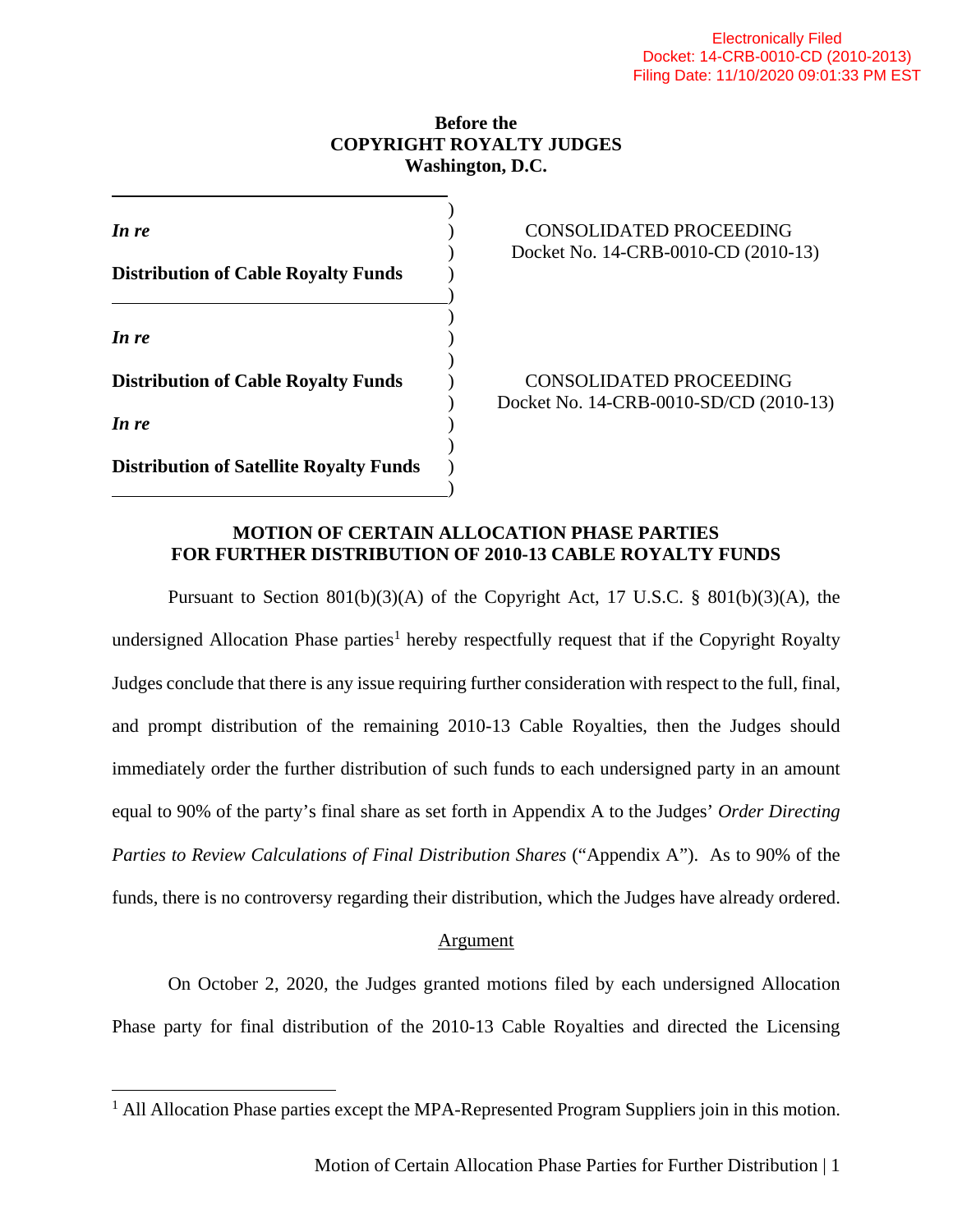Division to "compute the amounts to be distributed to each party from each fund." *Order Directing Calculation of Final Distribution Shares* (Oct. 2, 2020). On October 14, 2020, the Judges issued an order that set forth the Licensing Division's calculations (as Appendix A) and directed participants to "file a notice with the Judges no later than October 26, 2020, stating whether or not they believe any clarifications to the calculations are necessary." *Order Directing Parties to Review Calculations of Final Distribution Shares* (Oct. 14, 2020).

On October 26, the MPA-Represented Program Suppliers ("MPA") filed a notice taking issue with the manner in which the Licensing Division apportioned interest among the Allocation Phase parties in Appendix A. The issue raised in MPA's notice is the only challenge to the Licensing Division's methodology for calculating interest and final amounts as presented in Appendix A, and it affects the distribution of no more than two percent of the 2010-13 Cable Royalties that remain available for distribution. While the undersigned agree that the Judges should immediately order the final distribution of 100% of the 2010-13 Cable Royalties in the amounts set forth in Appendix A, they also agree that at a minimum each Allocation Phase party is entitled to at least 90% of its Appendix A shares, and that those funds may be distributed immediately while preserving sufficient 2010-13 Cable Royalties on deposit to address the outcome of any interest apportionment issue and the other minor issues raised in the October 26, 2020 comments.<sup>2</sup> Therefore, there is no controversy concerning the distribution requested by this motion within the meaning of Section 801(b)(3)(A) of the Copyright Act.

 $2^2$  For the avoidance of doubt, the Allocation Phase parties request the distribution of 90% of each party's share of the basic, 3.75% and syndex funds for each royalty year. For example, the Public Television Claimants would receive \$17,583,961.23 from the 2010 basic fund (\$19,537,734.70 x 90%), with the remainder held back in the event that the Judges decide to consider the MPArepresented Program Suppliers' methodological challenge to the final distribution calculations.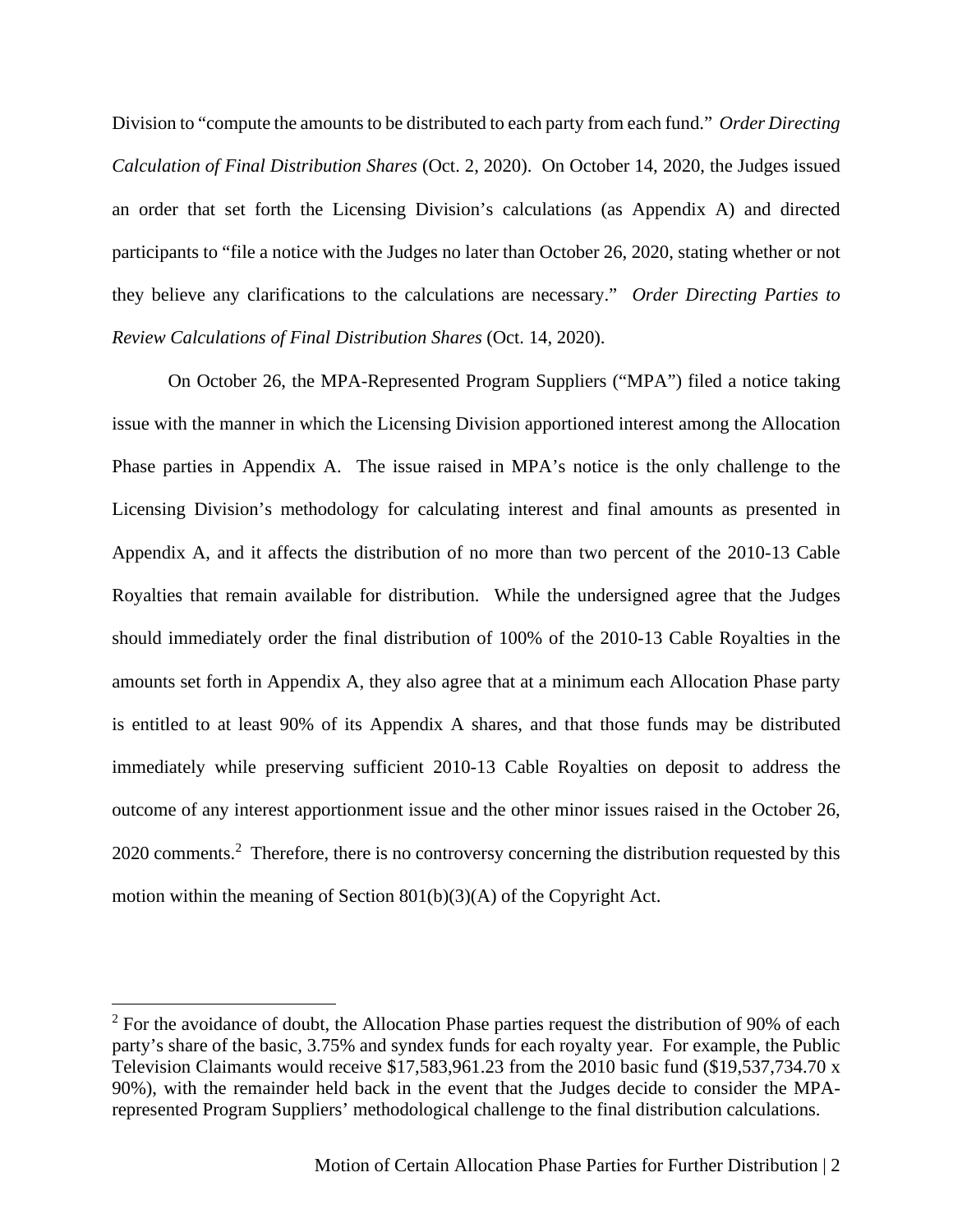Moreover, the amount retained by the Judges under this proposal will be sufficient to address the other minor issues noted by the parties in their October 26 notices. *First*, while the Settling Devotional Claimants ("SDC") describe a rounding issue affecting the calculation of funds to be paid to Multigroup Claimants, SDC explains that this issue only affects the distribution of funds within the Devotional and Program Supplier categories, and the total value of the issue is less than \$50,000. *Second*, both the Commercial Television Claimants and MPA request clarification of the process by which MPA will repay the amount it owes for the 2013 royalty year; however, the Judges need not receive MPA's repayment—whatever form it takes—in order to pay out the amounts requested by this motion while retaining adequate reserves to address all controversies. Finally, Multigroup Claimants purport to require additional information to verify the accuracy of the Licensing Division's calculations. However, Multigroup Claimants fail to demonstrate why more information is needed and why they, unlike all the Allocation Phase parties, could not review the calculations using the information provided.

Distributing this portion of the 2010-13 Cable Royalties now will permit the Judges and the parties to fully address any remaining issues, should they decide such consideration is permissible and warranted, without needlessly holding hundreds of millions of dollars not subject to controversy on deposit with the Licensing Division. Indeed, the Judges have already ordered final distributions of *100%* of 2010-13 Cable Royalties to the undersigned parties, and thus no reason exists to wait to distribute 90% of each party's final distribution share as calculated by the Licensing Division. Particularly in light of the on-going financial challenges posed by the pandemic, it is in the interest of all parties and consistent with the goals of Section 111 that the Judges promptly distribute the remaining 2010-13 Cable Royalties as expeditiously as possible.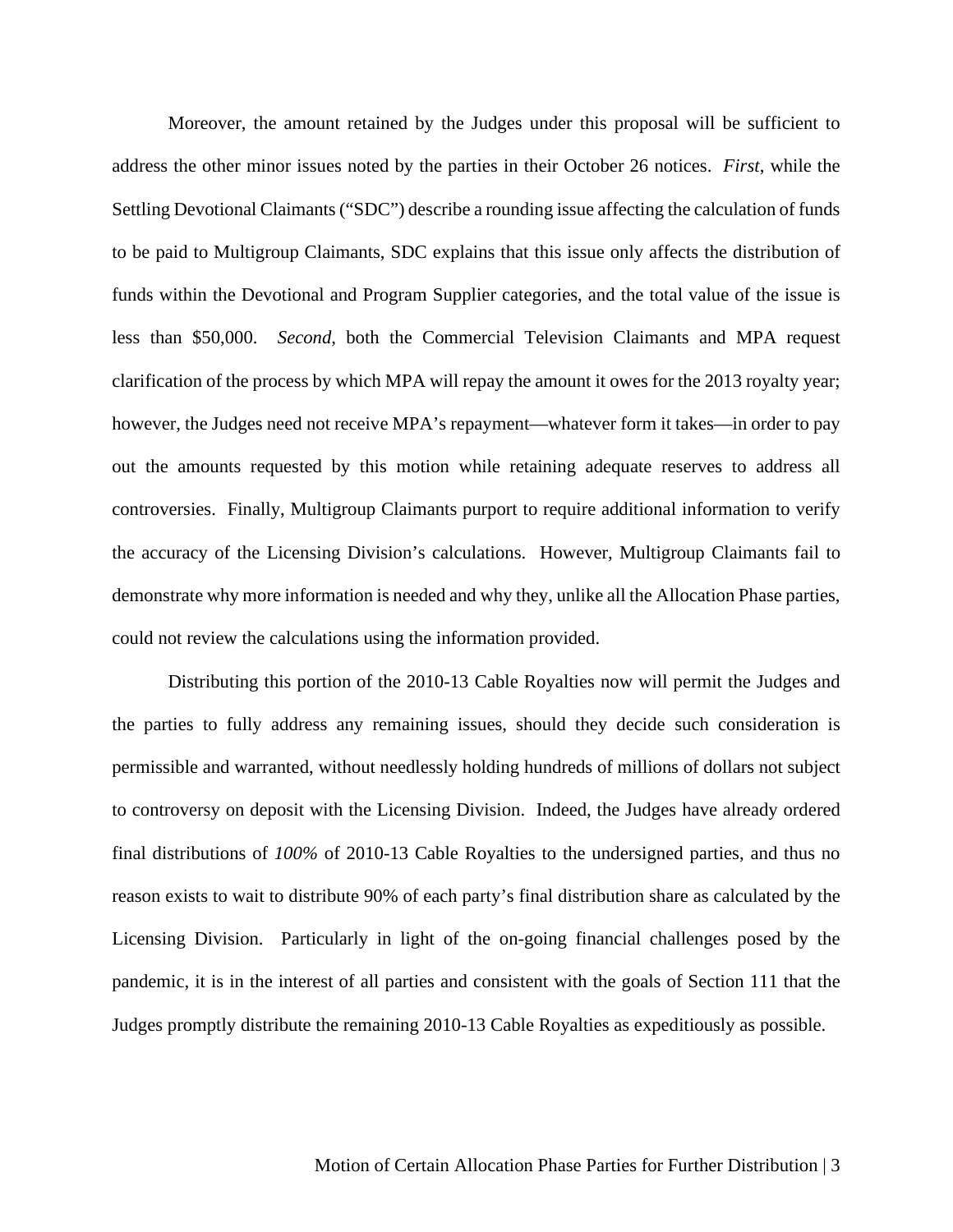Accordingly, the undersigned respectfully request that if the Judges require further time to consider any issues raised by any party, then they order the further distribution of 2010-13 Cable Royalties to each undersigned party in an amount equal to 90% of the party's final share as set forth in Appendix A, and set an expedited schedule to resolve any remaining questions as soon as practical.

## **JOINT SPORTS CLAIMANTS**

/s/ Michael Kientzle Daniel A. Cantor DC Bar No. 457115 Michael Kientzle DC Bar No. 1008361 ARNOLD & PORTER KAYE SCHOLER LLP 601 Massachusetts Avenue, N.W. Washington, D.C. 20001 202.942.5000 (voice) 202.942.5999 (facsimile) Daniel.Cantor@arnoldporter.com Michael.Kientzle@arnoldporter.com

#### **PUBLIC TELEVISION CLAIMANTS**

/s/ Ronald G. Dove Ronald G. Dove, Jr. DC Bar No. 430533 Dustin Cho DC Bar No. 1017751 COVINGTON & BURLING LLP One CityCenter 850 Tenth Street, N.W. Washington, D.C. 20268 Telephone: (202) 662-5685 Fax: (202) 662-6291 rdove@cov.com

November 10, 2020 Respectfully submitted,

# **COMMERCIAL TELEVISION CLAIMANTS**

/s/ David Ervin John I. Stewart, Jr. DC Bar No. 913905 David Ervin DC Bar No. 445013 CROWELL & MORING LLP 1001 Pennsylvania Ave., NW Washington, DC 20004-2595 Telephone: (202) 624-2685 Fax: (202) 628-5116 jstewart@crowell.com

#### **CANADIAN CLAIMANTS GROUP**

/s/ L. Kendall Satterfield L. Kendall Satterfield DC Bar No. 393953 Satterfield PLLC 1629 Street NW, Ste 300 Washington, DC 20006 Telephone (202) 355-6432 lksatterfield@satterfield-pllc.com

Victor J. Cosentino LARSON & GASTON, LLP CA Bar No. 163672 200 S. Los Robles Ave, Suite 530 Pasadena, CA 91101 Tel: (626) 795-0016 victor.cosentino@larsongaston.com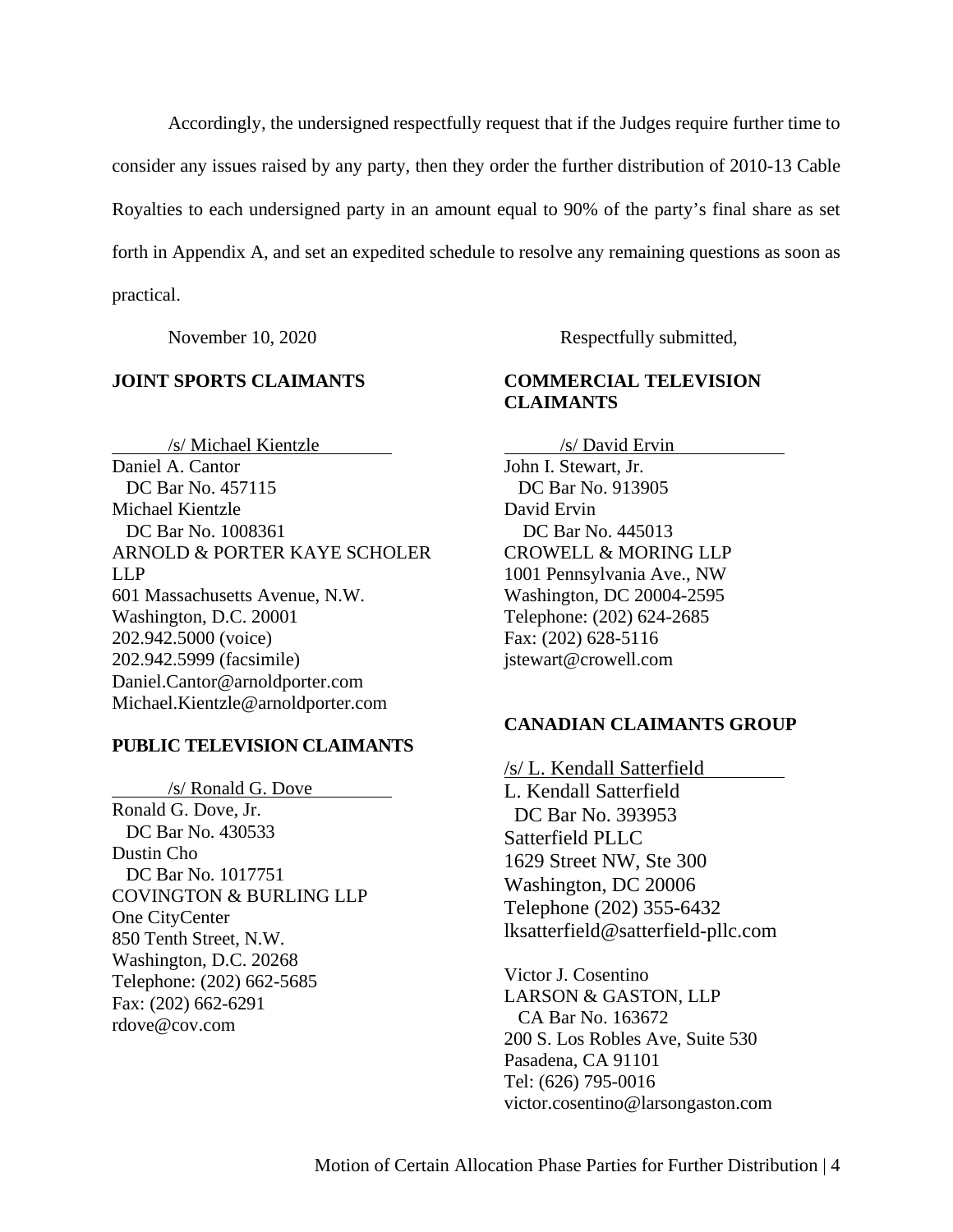## **DEVOTIONAL CLAIMANTS**

/s/ Arnold P. Lutzker Arnold P. Lutzker DC Bar No. 101816 Benjamin Sternberg DC Bar No. 1016576 Jeannette M. Carmadella DC Bar No. 500586 LUTZKER & LUTZKER LLP 1233  $20<sup>th</sup>$  Street, NW, Suite 703 Washington, DC 20036 Telephone: (202) 408-7600 Fax: (202) 408-7677 arnie@lutzker.com Matthew J. MacLean DC Bar No. 479257 Michael A. Warley DC Bar No. 1028686 Jessica T. Nyman D.C. Bar No. 1030613 PILLSBURY WINTHROP SHAW PITTMAN LLP 1200 Seventeenth Street, NW Washington DC 20036 Tel: (202) 663-8183 Fax: (202) 663-8007 Matthew.MacLean@pillsburylaw.com